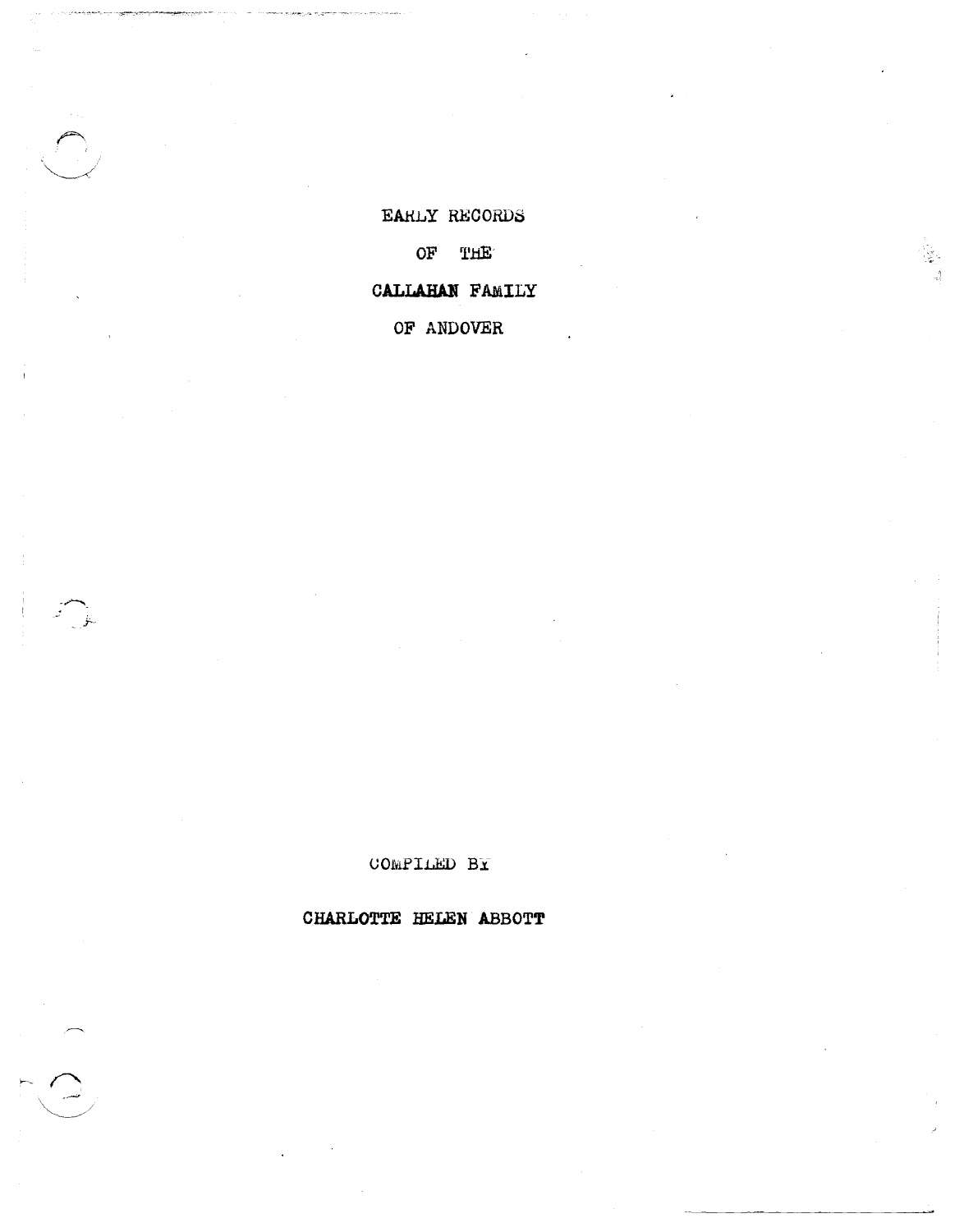The CALLAHAN FAMILY

of ANDOVER

( with line of GARDNER.)

From "Vital Records of Andover", from correspondence with George (4) Callahan of  $H$ ewiston,Me. and Robert (4) Callahan of Seattle, Wash. and his cousin, Martha, representing lines of Augustus(3), Henry  $(3)$  and William  $(3)$ , and from the aged widow of Robert  $(3)$ , I gather this material. I am also indebted to the sender of the letters of Lydia (3), wife of Jabez Burrill of Oberlin,Ohio, from which I copied excerpts, concerning the GARDNER family. (Have never had time to get court records.Some deed or probate may reveal the name of the fibst male of the succession.

Widow Sarah Gardmer(l) died in Andover, Nov. 15, 1809, aged 93 years, 3 days, so she was born about Nov. 12,1716. She was the mother of Jonathan $(2)$  Gardner who died here March 8.1821. Those who copied the record gave no age and I conclude there was no grave here. He may have been buried in Gloucester and the grave left unmarked.

All the parties agree that Jonathan Gardner and his mother came here from Gloucester during the Revolution, because that port was not well defended. There is some evidence that Jonathan resided. here continuously after that time-at least in the summer- until the time of his death. The Gardners are said to be airect descend-<br>ants of Elder Robinson of Plymouth Colony.

Lydia (2) (Gardner)Callahan, daughter of old Sarah, died here  $Aug.17.1835$  at 93, so was born 1741 or 2. She may have been older than Jonathan. They had an elder brother, according to tradition, who was a sea captain and was drowned at sea. Lydia, who came here with her mother and brother, was the widow of Robert(l) Callahan who was killed at White Plains during the Revolution, July 19,1779.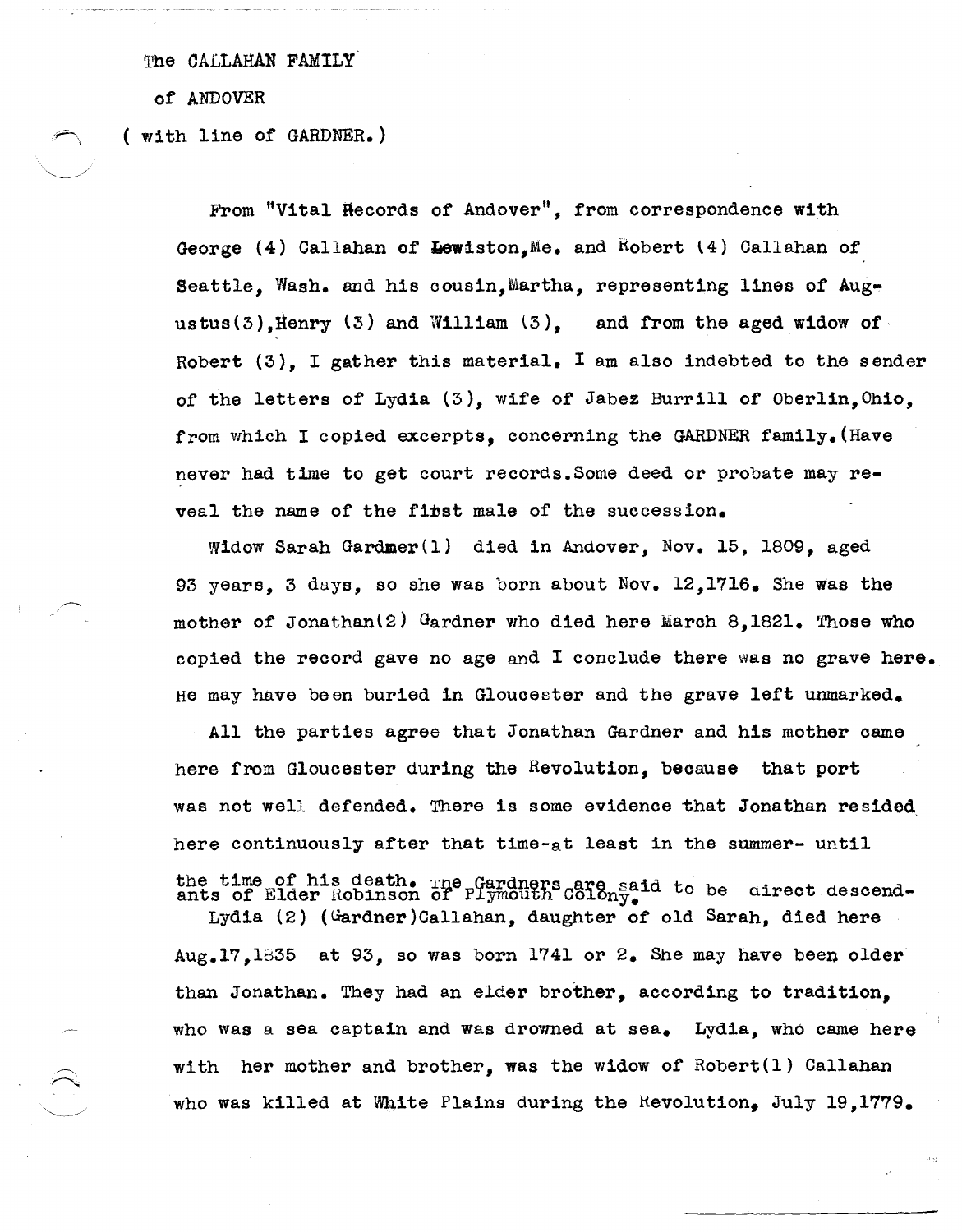ිය කර ගැන කිරීම කිරීම කිරීම සිද්ධ විද්යාලික විද්යාලය විද්යාලය කර ගැන විද්යාලය කර ගැන විද්යාලය කර ගැන කිරීම කිර

All agree to the age o£ Robert (1) Callahan, a lad who ran away from his home in Londonderry, Ireland, at the age of 16, about 1760. He brought with him a small Bible with silver clasps, in which his name was written ROBERT CALLAGHAN, the Scotch manner of spelling. He was therefore born about 1745.

he landed as a runaway and reached Gloucester on Gape Ann in 1760 or 1761. I conclude that the Gardners may have helped transport Robert, as the eldest son was a sea captain. George (4) Callaghan said that his grand-father first lived on a £arm in Danvers. On attaining his majority he followed the sea, fishing at the Banks in summer and was engaged in West Indies trade in the winter.

By all accounts, he was in Gloucester when he married  $Lydia$  (2) Gardner, about 1771. Their daughter, Lydia (2) Callahan, died May 30, 1781, age 9, so was born 1772. She Was buried in North Parish Yard, North Andover. A son, Robert (2) Callahan was born sept. 3, 1774. These Children were brought to Andover by Jonathan Gardner and their mother and grand-mother.

Robert  $(1)$  Callahan served first under  $C$ apt. Nath'l Warner and Col. Moses Little, in 1775. He was at Bunker Hill where the regiment suffered heavily. Two emlistments were under Capt. John Lane and Col. Foster at Cape Ann, for coast defense, so  $\overline{1}$  conclude the family was still in Gloucester and came to Andover in 1781. He was a Corp. in the Coast **Befehse,** for one month, and then joined the Continental Army with Col. Glover's " web-footed" regiment.

his death was a brave one. All accounts center it near a fort at Stony Point, captured July 17,1779, which Washington resolved to blow up, as he had to retreat from the position. Tales of the Callahans say that on July 17, a magazine was prepared and powder laid and the men drew lots to see who would fire it.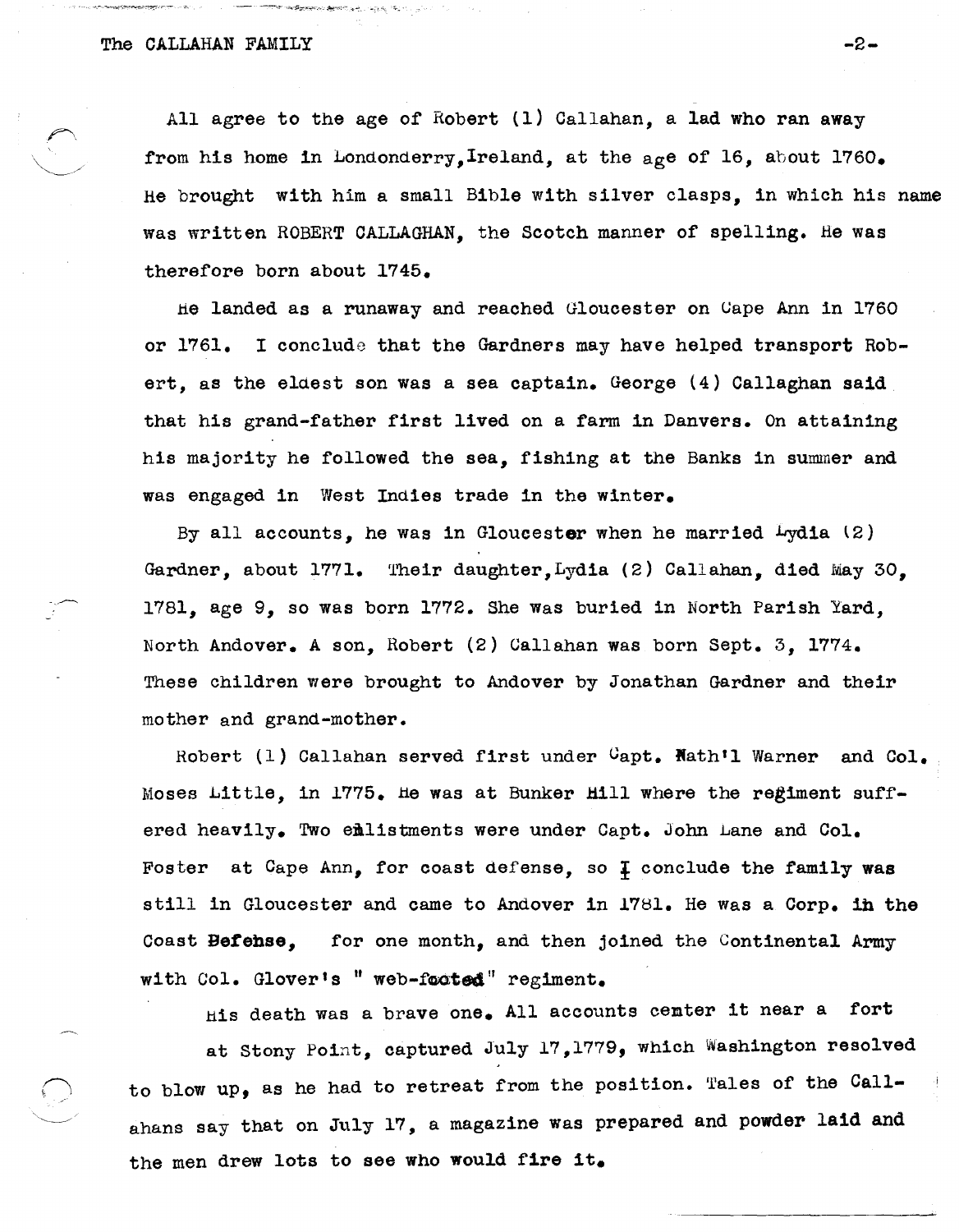gan m<del>an</del> mentan sekara n

It is said that the man who drew the lot became scared, knowing that the powder was too dry to give him time to escape. Callahan volunteered to take the other's place, was not nimble enough to get away, and was blown up. This story  $\perp$  conclude came from tales told the Callahan family by their father's comrades.

Robert (2) who was about five years old when his father was killed was raised in North Andover, by uncle Jonathan Gardner. He married Dorcas Pettingill, June 3,1802. She was b. April 4,1780, near New Sharon, Me., daughter of James Pettengill and his 2nd wife, Dorcas Gage. She was two years old when her father was killed in a raid on New Sharon. Her mother hid with her in the cellar, finally escaped to the woods and passed the night lying behind a log. Next day, they, with a woman neighbor equally scared, footed it to Portand sent them back to Andover. land, where friends took care of them Later little Dorcas was out" to Col. Timothy Osgood, and it was in one of Isaac Osgood's houses- now the Lodge House at the Moses T. Stevens' estate- that she and Robert Callahan started their married life. Here mother Dorcas pettingill died on Dec.29,1821. tier grave and those *ot* the Gardner family are said to be in the old North Yard, but the stones are gone. Robert  $(2)$  died in Oberlin, Ohio, Nov.1,1864. He was living with his daughter Lydia (Burrill). Dorcas died March 25,1869, at 89.

Old Jonathan uardner is said to have been an autocrat,pure and simple. Was head of the family. Always kept open house and was generous and entersagned all the kinsmen liberally. He was a courtly gentleman and a man of great business integrity.The whole family was traits very intelligent and the **: ...** were handed down by Lydia to the Callahan family. " As honest as God", was the tribute paid by a townsman, when asked about the qualifications of a Callahan who applied for work as a stone-mason- and that described the whole line.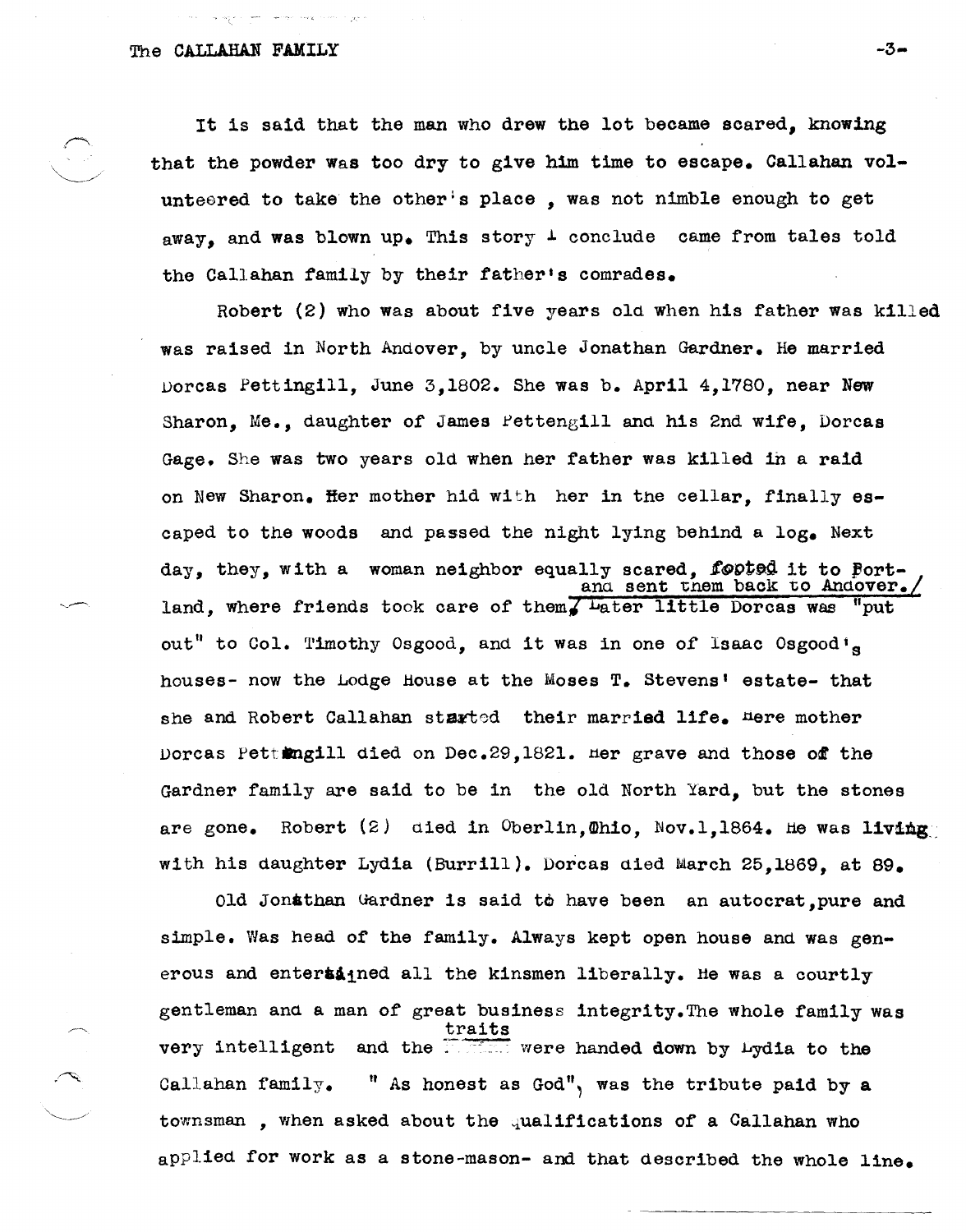Robert (2) Callahan (Robert (1) and wife Dorcas Pettengill, had:-William  $(3)$ , b. May 15, 1803; d.  $eb.4$ , 1889; was a stone-mason; m. Hannah Bailey Lovejoy. Sept. 29.1842: she was b. 1816. and adopted by her uncle, James Lovejoy; she d.  $\sqrt{an}23$ , 1888. Charles (3) b. May 15. 1803; twin : d. in Carrol Co. Missouri; he m. Nov. 13.1842. Sarah Foster Stevens of Norway.<sup>Me.</sup> a dau. of one of the 1st settlers of Norway.

- Jan, 8,1805; m. Feb. 25, 1833, Catherine Kittredge James  $(3)$ ,  $b_{\bullet}$ Kimball, daugnter of Wm.Kimball and w. Elizabeth Osgood: he was of Pembroke, N.H. and sne of Andover; Katherine was b. here may 3. 1811; she d. May 5.1835; he m. 2nd., Emily Buswell of a Boxford family,-int. Oct.19, 1839; sne was dau. of James Buswell and w. Sarah Pearl: d. about 1890 at nome on High Street, aged 76; he went to Pawtucket, R.I. to live with his day. Fanny:d.there Sept. 2. 1896.
	- Lydia (3), b. Jan. 27.1807: d. 1897, in Oberlin. Ohio; m. Jabez Burrill of Oberlin, Sept. 6, 1852, as his 3rd wife; he was son of Jabez and Mary, b.in Sneffield, Mass; d. in Oberlin, 1900 at 84; sne adopted the uaughter of  $W_m(3)$ Callanan and took ner West with her.
	- $Robert(3)$ , b,  $Jan.21$ ,  $1809$ ; d. nere may 22,  $1889$ ; a stone-mason; m. Mary Ann (Loring) Currier, widow of Antnony J. Currier of newburyport, Dec.6, 1841.(She m. Currier 1835; nad 1 son. Anthony. b. 1836: he was urowned at Salisbury Beach.) Robert had no ch.

Henry (3), b. Jan.5, 1811; in North Anuover; Union College, 1836: Andover Sem. 1840 a clergyman ,1st Presbyterian Ch. at Niagara Falls, 1845-1849; Oxford, N.Y., 1851-1861; served in Army; lived in Mary Allis; Franklin.N.Y.: d. 1885, his widow built a nospital for crippled children; she lived later in Bowlder City, Col.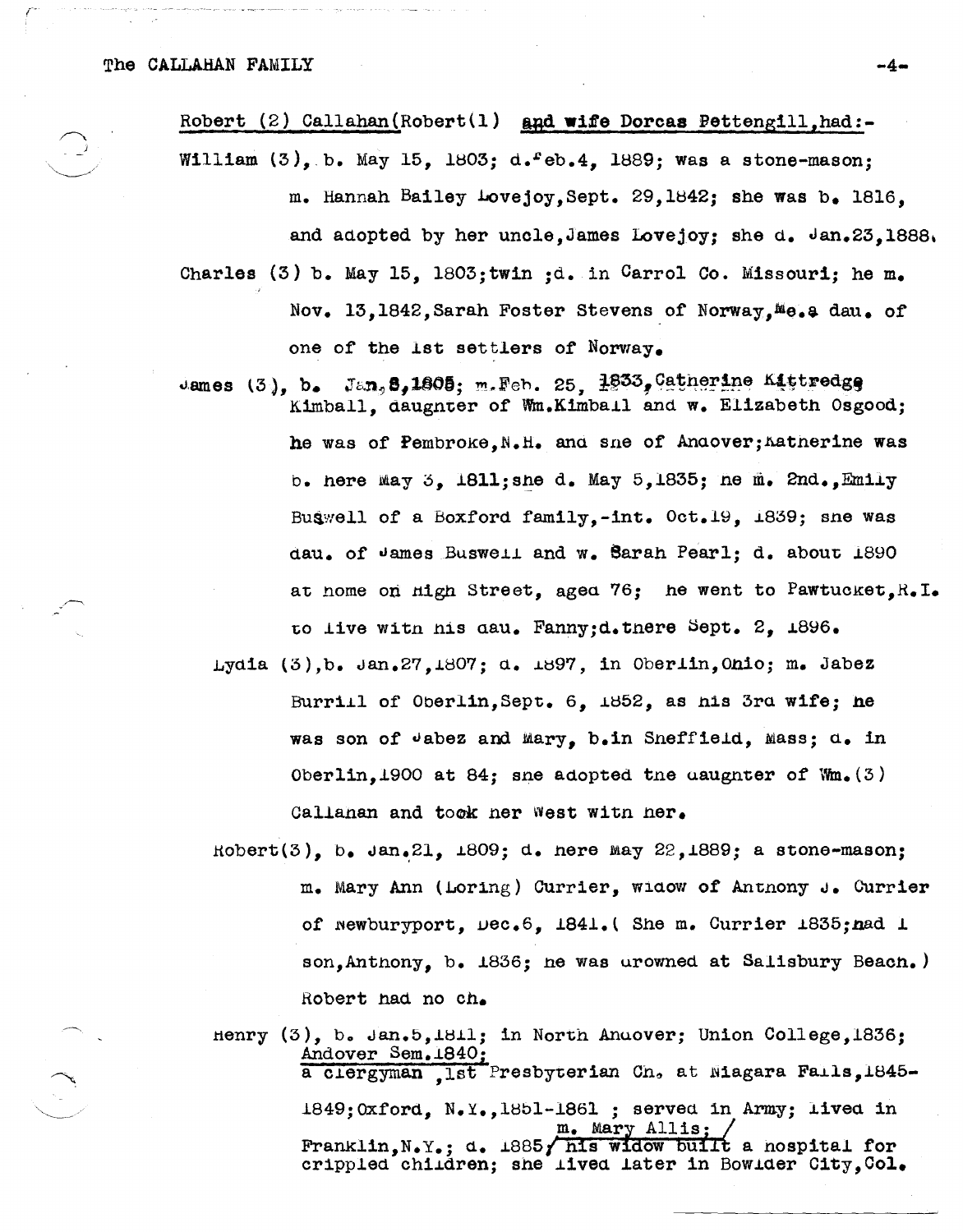| Edward $(3)$ , b. June 18, 1813; a. Sept. 19, 1815.                                                                                          |
|----------------------------------------------------------------------------------------------------------------------------------------------|
| Augustus $(3)$ , b. Mar.12, 1815; d Feb. 16, 1880 at Lewiston, Me.,                                                                          |
| m. June 29, 1838, Mary H. Messer, daughter of <b>Aimball Messer</b>                                                                          |
| and w. Lydia Harris of Methuen; he learned wool business at                                                                                  |
| Marland Mill; went to No. Vassalboro.Me., 1840; Oxford.Mass.                                                                                 |
| 1846;1847 to Lewiston; overseer of carding room until death:                                                                                 |
| was a Free Mason.                                                                                                                            |
| Edward $(3)$ 2nd., b. Beb.1. 1818; m. a widow, Messer; lived near Lewiston                                                                   |
| no children; was alive in 1902.                                                                                                              |
| Maria $(3)$ , b. Dec.25,1819; d. Sept.14, 1828; buried in South Yard.                                                                        |
| Jonathan Gardner $(3)$ , b. Sept. 2, 1823; m. Martha---; he d. 1893;                                                                         |
| widow lived at Eau Clair, Wis.                                                                                                               |
|                                                                                                                                              |
| $Wm_{\bullet}(3)$ Callahan (Robert (2-1) and w. Hannah B. Lovejoy, had:-                                                                     |
| $\texttt{Henry}(4)$ , b. Jan. 22, 1844; d. Jan. 26; buried in South Yard.                                                                    |
| Louisa G. $(4)$ , b. June 1845; d. Aug. 20, 1845.                                                                                            |
| martna $(4)$ , b. Jan. 24, 1847; went to Onio in 1842 with aunt Lydia;<br>0.Mayward<br>len                                                   |
| equeated at Oberlin; taught in South; m. $\sqrt{2\pi}$<br>Aug. $7, 1872$ ; he was<br>b. in Alstead, N.H., Dec.11, 1842; she was a writer for |
| magazines; lived in Oregon City; he was son of Wenemian                                                                                      |
| mayward and Lucy Brown.                                                                                                                      |
| William H. (4), b. Nov. 23, 1849; d. July 6, 1860.                                                                                           |

Children of Robert (2) Callahan and wife, Dorcas Pettengill(cont.):-

Charles(3) Callanan(Robert (2-1) and ist w. Catherine K.Kittredge, had:-Charles  $n_1$  (4), b. April 11, 1833; was in Army, lived in Chelsea; a boat builder; raised by Aunt Lydia after his mother died; d. May 29, 1862; death caused by exposure while in Army; buried in South Yard. Enlisted 1861.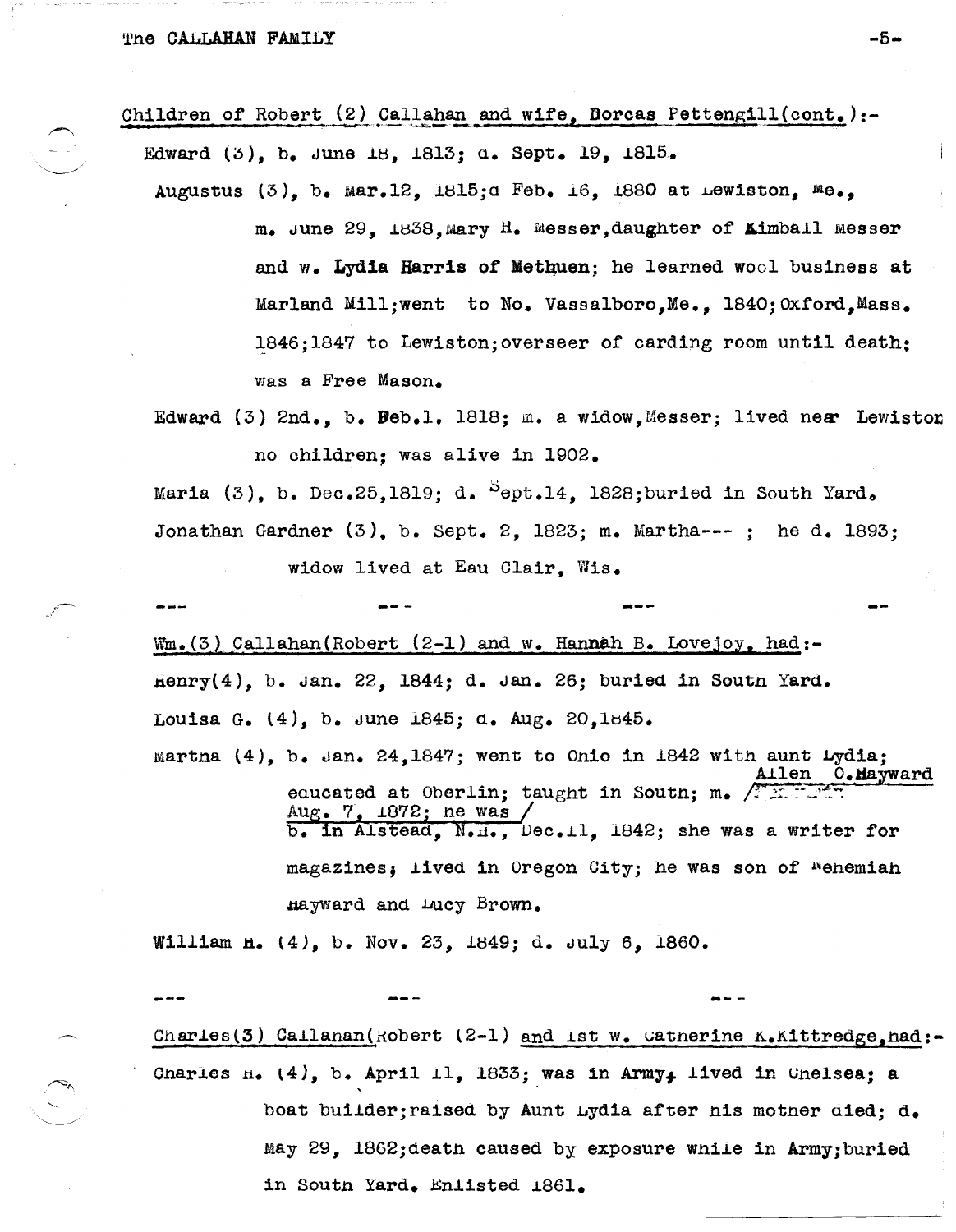The Callahan FAMILY

Children of Charles  $(3)$  Callahan and 1st wife, Catherine Kittredge:-William  $(4)$ , b. May 1835; d. Aug. 7, 1835 at 4 months. His mother  $d_e$ *• v*  in May.

By and wife Emily Buzweili:

Sarah Pearl (4), b. 1842; d. April 4, 1881.

Lydia Maria (4), b. Aug. 6,1844; d. in PrOVidence, R.I.

James Albert  $(4)$ , b. July 28, 1846; d. about 1910; m. a widow, instead Walker; he was a printer in Boston.

Edward  $(4)$ , b. in Bradford, Aug. 11, 1848.

Fanny  $(4)$ , b. here Nov. 25,1851; m. Dec. 4, 1875, James P. Thornley of Pawtucket.R.I.; went there to live; she was a school-teacher. Arthur  $(4)$ , b. July 9,1856; lived in Boston; d. after 1902.

Henry (3) Callahan ( Robert  $(2-1)$  and wife, Mary Allis, had:-Hobert (4) Edward  $(4)$  $n$ enry (4)  $G11bert ~(4)$ . . , a printer of Seattle, Wash • : in New York ; prof. in Bowlder Col. Academy. : financial manager of a mill in Bowlaer City.Col.

Augustus (3) Callanan (Robert  $(2-1)$  and wife, Mary Messer, had:-George A.  $(4)$ , b. in Anaover, Apr. 24, 1839; in Lewiston,1847; a printer

> in Lewiston Journal office; witn Warren A.Draper of Andover until Appil 1861; m. Dec.1859.Cnarlotte Turner of Auburn, Maine; printer in Lewiston 1862. Free Mason; Odd  $F$ ellow; Baptist. Had 3 daughters; all married.

mary Agnes  $(4)$ , b. June 10, 1843 in Hayward house on High St.; m. May, 1865, George L. Dustin, a macninist of Auburn, me.; descendant of Hannan Dustin; he was in 1st maine Cavalry, George Augustus (5) ttenry Ernest  $(5)$ 

**-6-**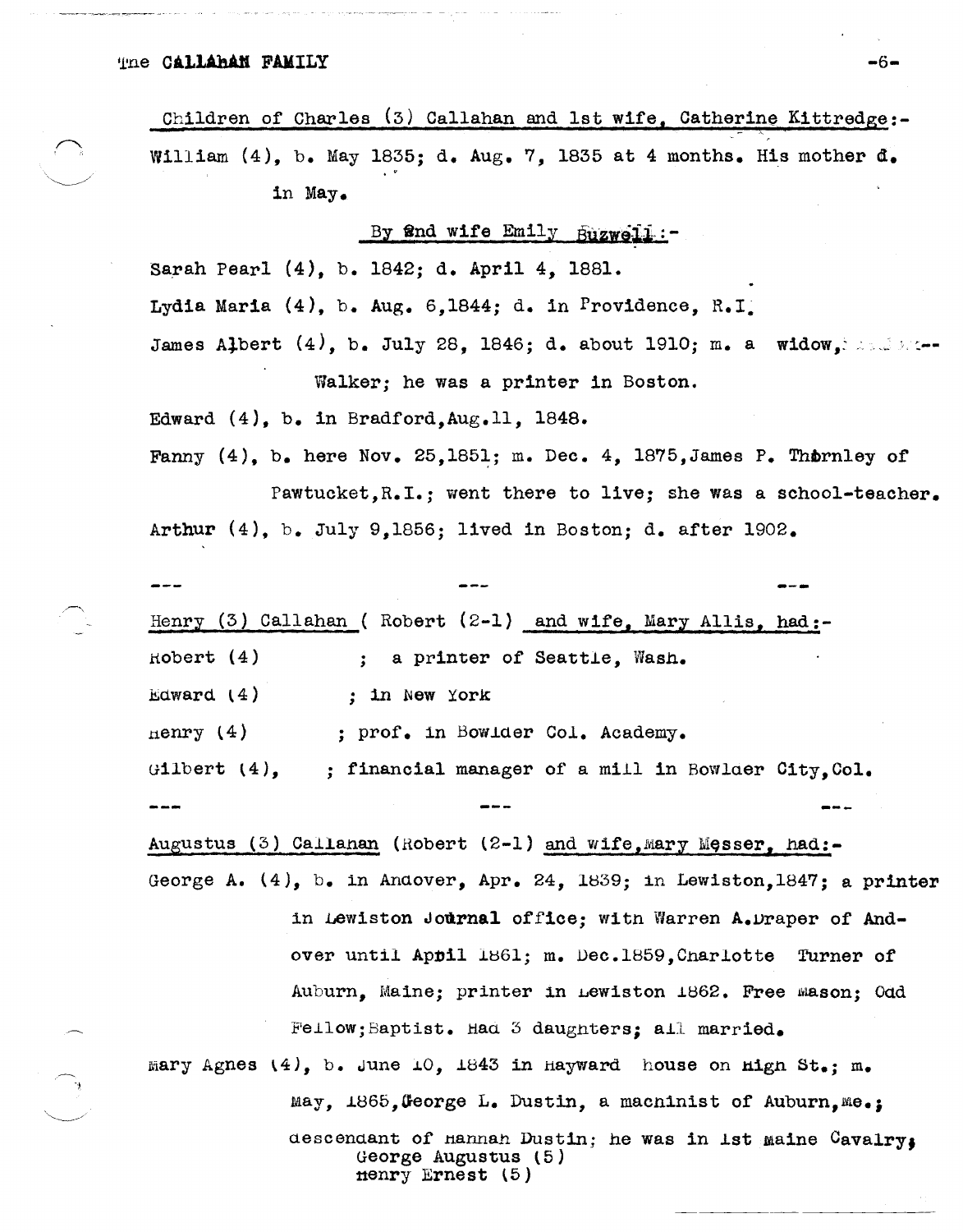Cnildren of Augustus (3) Callanan and w. Mary Messer, (cont.):-

Ellen Gardner (4), b. in Vassalboro, Me., Aug. 26, 1845; m. Fred Norcross of Augusta, Me.; had 2 sons.

Robert Newton (4), b. Feb. 27, 1848 at Lewiston; machinist in Lewiston Machine Co.; m. and has I dau.

Martna Lovejoy (4) Callanan(Wm. (3) Rbt. (2-1) and Allen Hayward, nad:-Orlo Eugene (5), b. in Oberlin. Onio, Spril 29, 1873. Helen Lydia (5), b. Nov.  $16,1877$ ; d. in Rock Greek, Kan., Mar. 30, 1879. Lula nayward(5), b. in Rock Creek, Kan., Sept. 3, 1879. William Robert (5), b. Aug. 11, 1881; d. in Salem, Ore. Feb.25,1900. Lilian (5), b. Nov. 5,1883 in Rock Creek, Kan. Frederic  $(5)$ , b. and d. mar. 30,1886.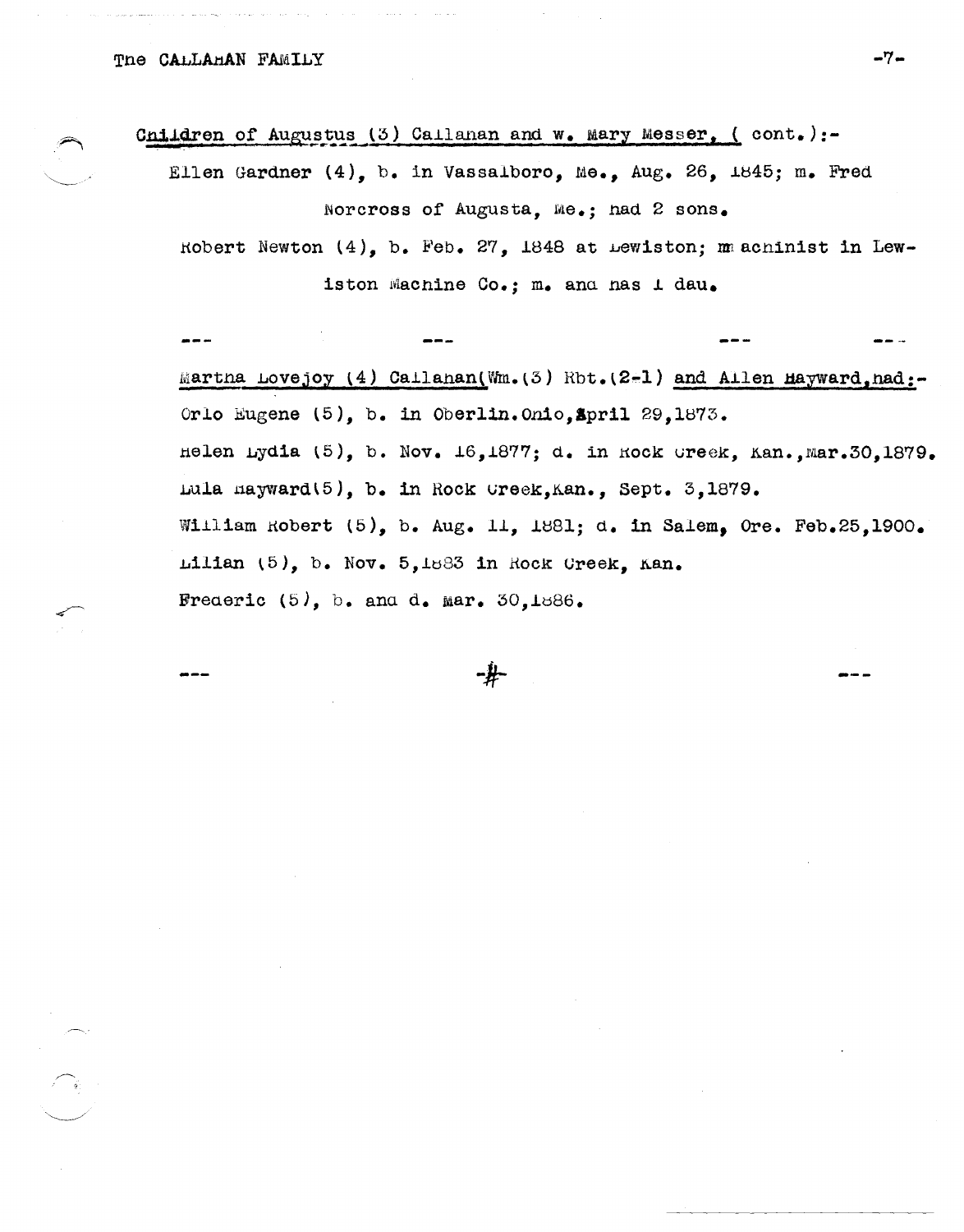A line on the PETTENGILL FAMILY of Dorcas Pettengill, wife of Robert(2)

James Pettengill, father of Dorcas, was,-it is said,-a soldier in the Revolution, though I have never seen the records. After the war, with otners, ne settled as a pioneer in Snelbourne, N.H.  $In$ 1782 the Indians attacked the settlement, destroyed the houses and killed or made captive all the inhabitants save Dorcas Pettengill and ner two-year-old daughter, Dorcas. It is said that the wife secreted nerself under a barrell in the cellar and after the Indians went away she walked to Portland, and was sent back to Andover, where her relatives in the Gage family, had lived.

Little is known of James Fettengill. Dorcas (Gage) was his 2nd wife. By nis lst wife ne nad two sons and a daughter: Asa, James and " Aunt messer", according to the writer.

Asa Pettengill went to Charlestown, Mass; married and raised a large family.

an able and expert seaman. He was a James, nis brotner, was/imman stamphalm and walking Westerwin prisoner-of-war in France during the latter part of the French Revolution and was there when Robespierre was guillotined. He was boatswair of the ship under Commander Truxton and was taken prisoner in the Britisn Cnannel and sent to  $\mu$ artmoor. He was excnanged to Charleston. May 1812. Went to sea on a privateer from Salem and was again taken prisoner and carried to **Partmoor.** Was there at the time of the massacre of prisoners.

he came back to Andover after the War and lived more or less. with the Callagnan family. He, I think, married Ruth Wardwell, Sept. 6,1818. She was dau. of Jozhua Wardwell and Mary C. Sanders Foster; they lived near the Shawshin House in Lawrence. They had no children.

## **ABA**######

-8-